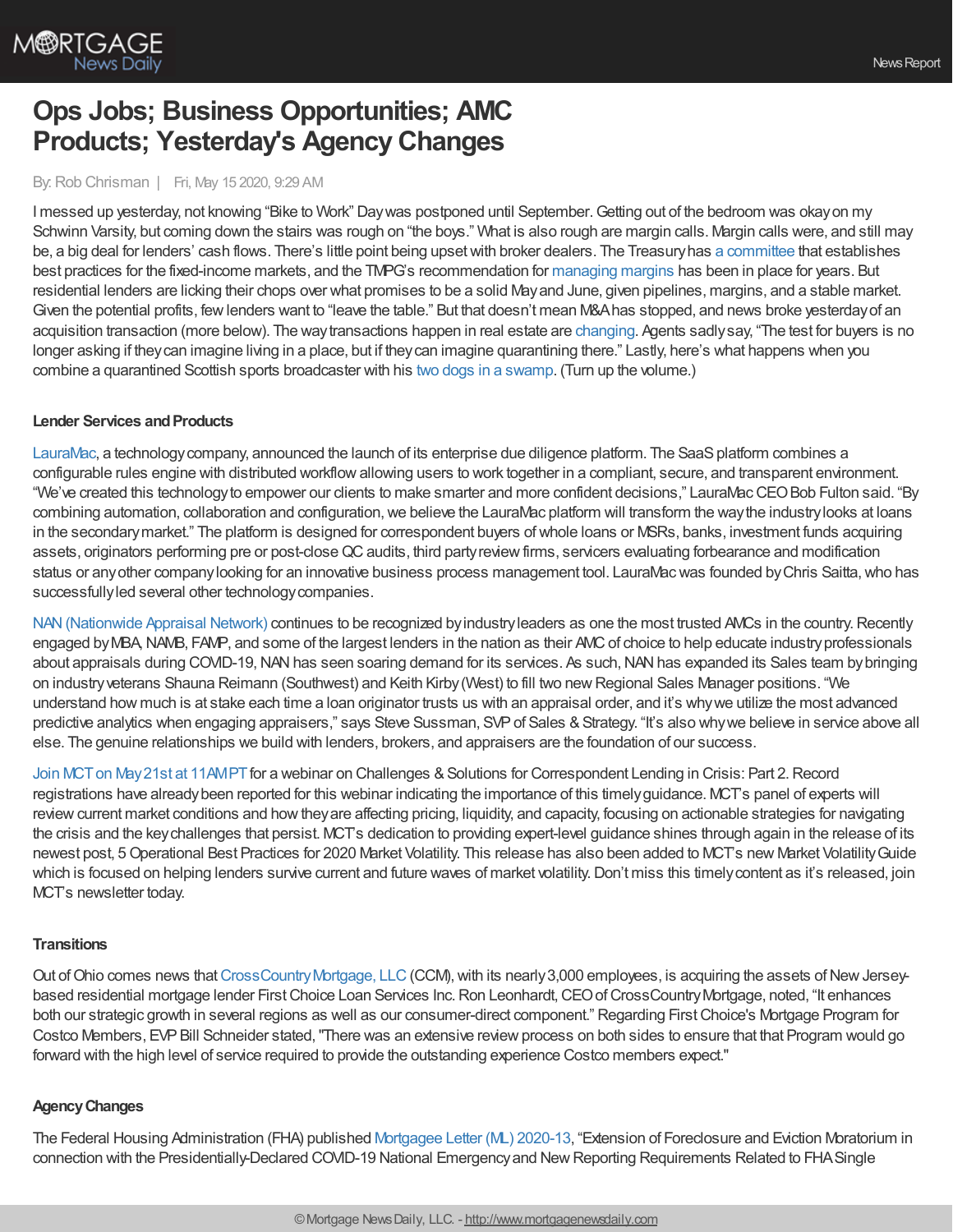## **M®RTGAGE** News Daily

Family's CARES Act Loss Mitigation Options." It is an extension of the foreclosure and eviction moratorium for all FHA-insured single family mortgages [previouslyannounced](https://www.hud.gov/press) in ML [2020-04](https://www.hud.gov/sites/dfiles/OCHCO/documents/20-04hsgml.pdf), to June 30, 2020, but excludes vacant and abandoned properties. There are newreporting requirements in FHA's Single FamilyDefault Monitoring System (SFDMS) for loss mitigation options related to the Coronavirus Aid,Relief, and Economic Security(CARES) Act.

Mortgagees and servicers are required to select the appropriate default/delinquencyreason codes to report the borrower's status at the end of each reporting cycle and update accordinglyas their circumstances change. Effective May1, 2020, FHAimplemented [newreason](https://www.hud.gov/program_offices/housing/sfh/handbook_references) codes related to COVID-19,which should be applied to the April 2020 reporting cycle.

There's also [Mortgagee](https://www.hud.gov/sites/dfiles/OCHCO/documents/2020-14hsngml.pdf) Letter (ML) 2020-14, "Extension of the Effective Date of Mortgagee Letter 2020-05, Re-verification of Employment and Exterior-Only and Desktop-Only Appraisal Scope of Work Options for FHA Single Family Programs Impacted By COVID-19." It is an extension of the effective date of the guidance contained in ML [2020-05,](https://www.hud.gov/sites/dfiles/OCHCO/documents/20-05hsgml.pdf) which provides flexible alternatives for re-verifying a borrower's employment and conducting appraisal reviews while physically-distancing during the Presidentially-Declared COVID-19 National Emergency.

FHA's extension of appraisal guidance is effective immediatelyfor appraisal inspections completed on or before June 30, 2020. The extension of re-verification of employment guidance is also effective immediatelyfor cases closed on or before June 30, 2020.

Freddie Mac noted that servicers will be reimbursed for all advances once the loan moves from forbearance into COVID-19 Payment Deferral Status. Not only did Freddie announce its policy for reimbursement of advanced interest, but also changed its policy for reimbursement of taxes and insurance (note that Freddie servicers, unlike Fannie servicers, do not need to advance principal so thatwas not addressed). Freddie Mac stated that servicer advances for interest, taxes, and insurance will be reimbursed upon settlement of the COVID-19 Payment Deferral. This timeline means that after the loan status changes from a forbearance to a newly current loan, called a COVID-19 Payment Deferral by Freddie Mac, servicing advances will be reimbursed. So in the worst-case scenario, the servicer would have to advance for four months after which Freddie Macwould advance for the remaining eight months and then the servicer would be reimbursed after that.

Yesterday Fannie has updated Lender Letter [LL-2020-02,](https://singlefamily.fanniemae.com/media/22261/display) Impact of COVID-19 on Servicing, to address these topics: reclassification of MBS mortgage loans in the 2007 Trust Agreement, propertyinspections during forbearance plans, foreclosure and bankruptcymoratorium extension, and post-forbearance workout options update.

Fannie also spread the word that the COVID-19 temporary appraisal [flexibilities](https://singlefamily.fanniemae.com/originating-underwriting/appraisers#appraisers-promo) have been extended through June 30. Lenders and appraisers can find details on the temporaryappraisal guidance, video tips for using the flexibilities, FAQs, and more resources on our Appraisers page.

### **Capital Markets**

Federal Reserve Chairman Jerome Powell says **policymakers might have toact further anduse additional fiscal stimulus tosafeguard the economy**, highlighting the unprecedented amount of monetarymeasures taken but has stressed the importance of further assistance. "The recovery may take some time to gather momentum," Powell says. "Additional fiscal support could be costly but worth it if it helps avoid long-term economic damage and leaves us with a stronger recovery."

An economic contraction stemming from the coronavirus pandemic will drive the unemployment rate to 17% next month, according to a survey of economists. The majority of respondents expect the economy to begin recovering in the second half of this year, with a 9% annualized growth rate in the third quarter and 6.9% expansion in Q4.

As I've said many times before, expectations are priced into markets. So, when jobless claims yesterday posted a larger figure than expected, it drove a rallyin Treasuries. If you didn't see the figures yesterday, another 2.98 million Americans filed for unemployment benefits, more than the 2.5 million expected, bringing the eight-week total to 36.5 million.Other headlines included talk that the Fed may ultimatelyhave to increase its asset purchases, and **President Trumpsayinghewon'trenegotiate the trade dealwithChina.**

Today's economic calendar is alreadyunderway. We've had releases for April Retail Sales (ugh: -16.4) as well as MayEmpire State Manufacturing (ugh: -48.5). Later this morning brings April Industrial Production and CapacityUtilization, March Business Inventories, March JOLTS - Job Openings, and Preliminary May University of Michigan Consumer Sentiment Index. The NY Fed will conduct two FedTrade purchase operations totaling up to \$5.083 billion, **andwill later release the MBSpurchase schedule for nextweekwhichincludes an early close on Friday.** We begin the day with Agency MBS prices up/better by a few ticks and the 10-year dropping to .59 percent after closing yesterdayto 0.62 percent after the atrocious Retail Sales number.